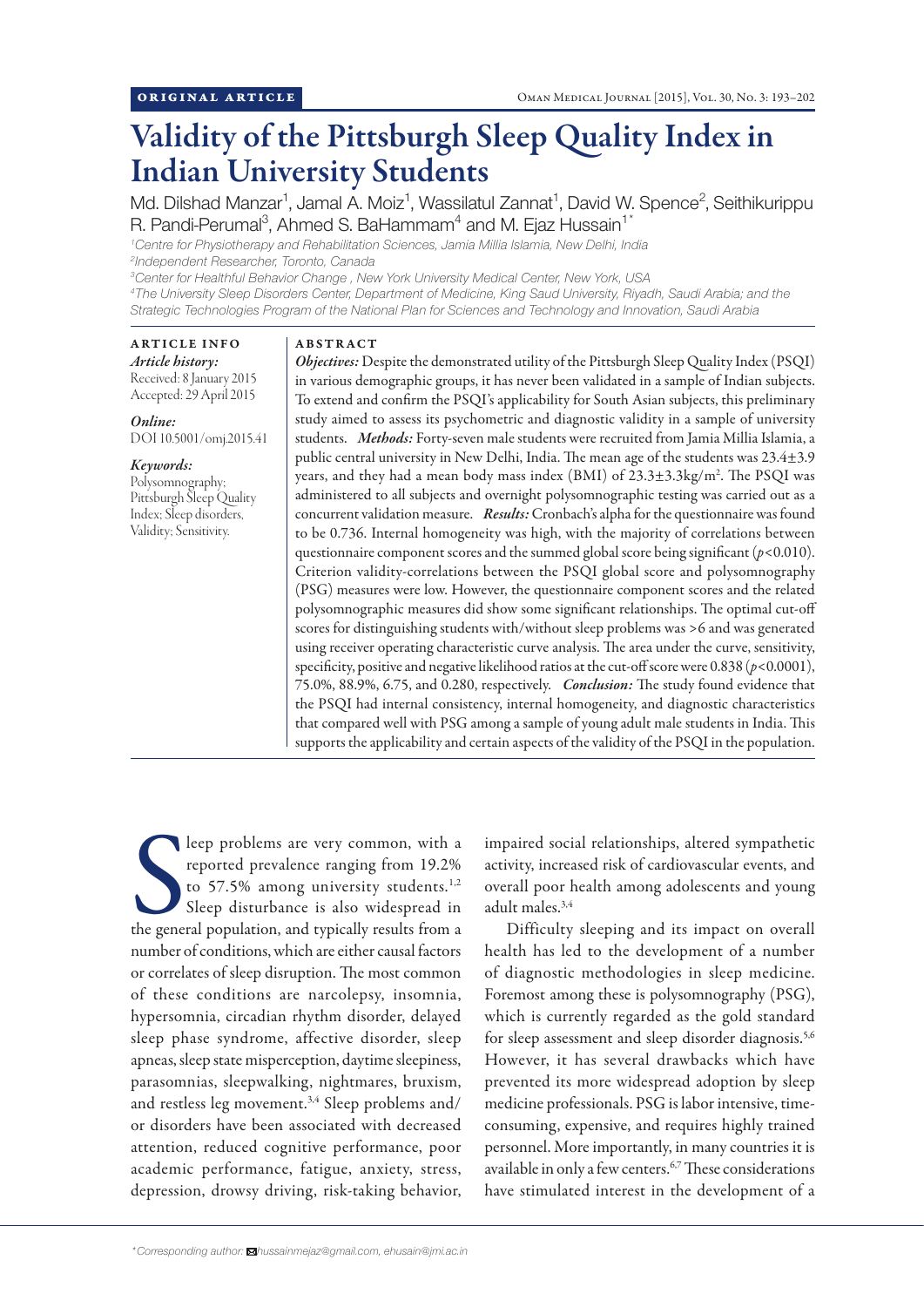comprehensive standardized questionnaire, which could be used as an efficient and low-cost alternative to PSG. A major contribution to this effort has been the Pittsburgh Sleep Quality Index (PSQI). During the instrument's development, both quantitative and subjective aspects of sleep, such as depth and comfort, were taken into consideration.8 The PSQI consists of seven components, each of which assesses a particular clinical aspect of sleep. The scores from each component are added to give a sum score, also called a global score (range 0 to 21). Combined, these numerical scores provide the clinician with an efficient overall summary of a patient's quality of sleep and sleep health.

The PSQI has been used to examine sleep among various clinical, experimental, and normative samples.<sup>9</sup> The psychometric and diagnostic properties have been evaluated in many sleep disorders, cultures, languages, and populations.10 There is now evidence that young adult male university students are particularly prone to sleep disorders.<sup>1,3,4</sup> However, the validity and diagnostic applicability of the PSQI has not been established among this group nor among the young adult population in general. One exception to the overall lack of research in this area was the work of Aloba et al,<sup>11</sup> who carried out a validation study of the PSQI in Nigerian university students and employed structured clinical interviews as the concurrent validation measure. However, to the best of our knowledge, no study has investigated the validity and diagnostic use of the PSQI among university students concomitant with the gold standard measure of PSG.

To address the need for a PSG validation of the PSQI among university students, we sought to carry out an investigation among this group, with a specific focus in an Indian sample, an underrepresented ethnic group in research efforts on the PSQI. Veqar et al,12 reported test-retest reliability of PSQI in university students with poor sleep. Our study aimed to extend these psychometric findings and to use PSG for examining the PSQI's internal consistency, internal homogeneity, criterion validity, receiver operating characteristic (ROC) curve analysis, and other validation measures in young adult males.

### METHODS

Forty-seven male university students from Jamia Millia Islamia, New Delhi, India, were recruited between 2012–2013. No female subjects were recruited for the study. It has previously been reported that women are reluctant to participate in overnight polysomnographic studies, which are generally supervised by male technicians.13 The mean ±standard deviation (SD) age and body mass index (BMI) of the students was 23.4±3.9 years and 23.34±3.31kg/m<sup>2</sup>, respectively. Selection was made after a clinical interview to determine exclusion due to any serious cardiovascular, neurological, and psychiatric conditions, and other confounding medical conditions such as chronic pain, major recent injury, surgery, or emotional setbacks, and history of smoking, alcohol, and drug abuse. A detailed explanation regarding the purpose and procedures of the study was provided to the students and they gave informed consent in compliance with the requirements of the Helsinki Declaration.

The study was approved by the Human Institutional Ethics Committee of Jamia Millia Islamia. Since English was the medium of instruction at the university, all participating students had a communicable to proficient level of English language.

All the participants underwent PSG sleep recordings for two consecutive nights, of which only the data from the second night were included in the study. The first night served as the adaptation night in the sleep laboratory environment. The RMS Quest 32 polysomnograph (Recorders and Medicare Systems, Chandigarh, India) was used to record sleep. The 2007 American Association of Sleep Medicine (AASM) manual was used for sleep scoring.<sup>14</sup> The AASM standard recommendations for electroencephalography, electrooculography, chin electromyogram, electrocardiogram, limb movement, and blood oxygen saturation levels were used for sleep recording and evaluation. The sleep laboratory conditions were regulated as suggested in the literature.15 The original English version of the PSQI scale was used.

All volunteers were given general instructions for filling the PSQI by a simple demonstration and completed the forms at the time of the clinical interview. This was done to minimize validity problems from exaggeration and/or under-reporting of the severity and/or frequency of symptoms.16

The PSG recordings and PSQI data were analyzed to evaluate sleep and sleep characteristics. The sleep scoring of the PSG records was carried out

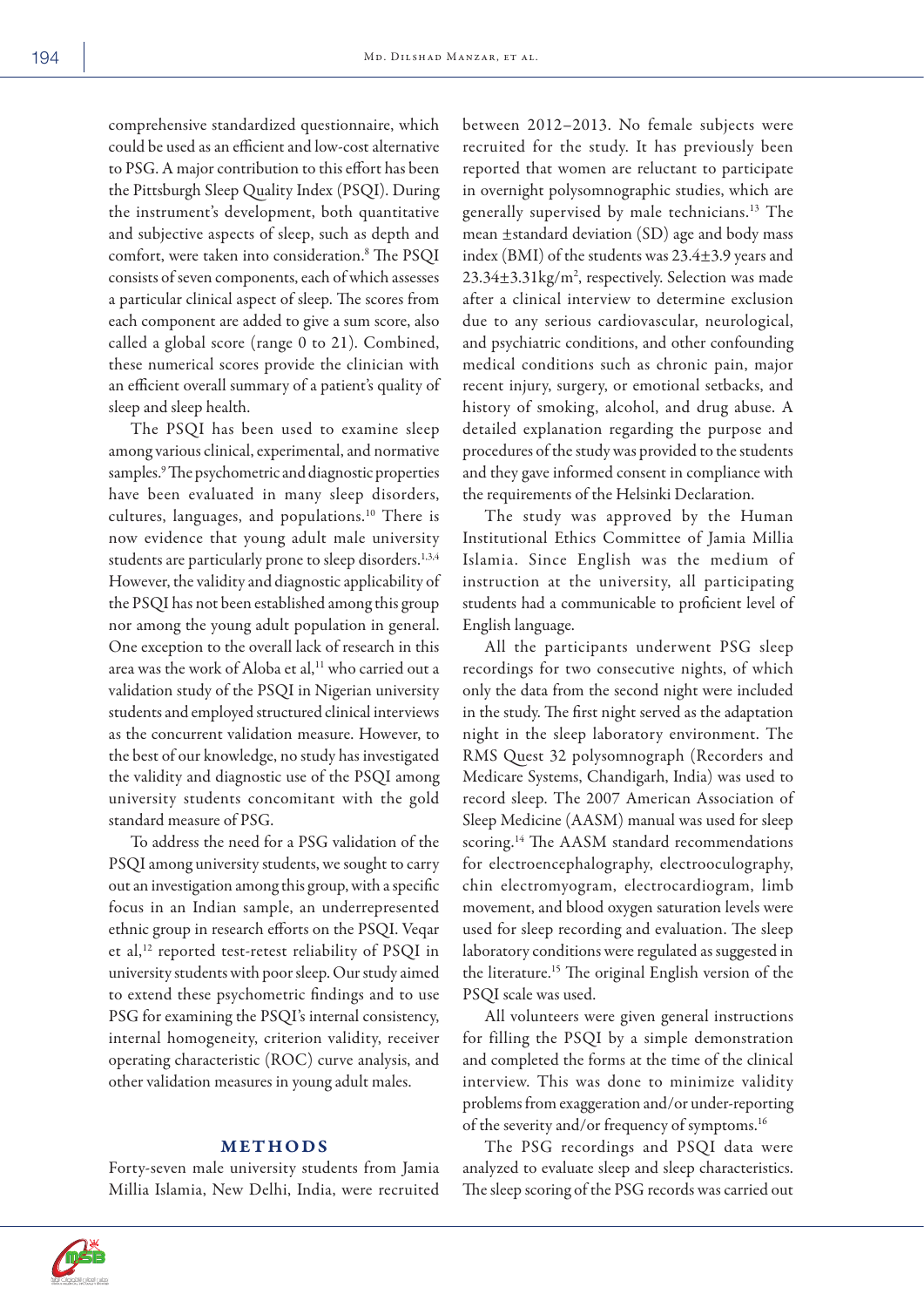by an experienced sleep researcher blinded to the PSQI score of the participants. A PSQI global score of ≥6 confirmed the presence of sleep disturbance. These scores were then used to evaluate the criterion and diagnostic validation of the PSQI.

The statistical package SPSS version 16.0 (SPSS Inc., Chicago, USA) was used to calculate descriptive and correlation statistics. The Cronbach alpha reliability test and correlation analysis between PSQI component and global scores were performed to calculate internal consistency and internal homogeneity. The PSQI component and global scores were correlated with the PSG measures of sleep onset latency (SOL), total sleep time (TST), total duration of wake after sleep onset (WASO1), number of episodes of wake after sleep onset (WASO2), and sleep efficiency (SE) for assessment of criterion validity. All correlations were computed using Spearman's two-tailed test. The PSQI scores for sleep latency, sleep duration, sleep disturbance, daytime dysfunction, self-rated sleep quality, sleep efficiency, and medicine use will henceforth be referred to in this report as latency score, duration score, disturbance score, daytime dysfunction score, sleep quality score, sleep efficiency score, and medicine use score, respectively. MedCalc version 13.1.0 (MedCalc Soft., Acacialaan, Ostend) statistical software was used for ROC curve analysis. PSG served as the gold standard diagnostic test and the PSQI global score was the test variable. Sensitivity, specificity, Youden index J, area under the curve (AUC), likelihood ratio for a positive result (+LR), and likelihood ratio for a negative result (–LR) were calculated to validate the diagnostic accuracy of the PSQI scale.<sup>17</sup> The percentage test  $accuracy$  (specificity + sensitivity/2), false-positive and false-negative rates (100-Specificity) were calculated manually.

# RESULTS

The median and interquartile range (IQR) of the PSQI component scores of sleep duration, sleep disturbance, sleep latency, daytime dysfunction, sleep efficiency, self-account of overall sleep quality and global scores were  $1(0)$ ,  $1(0)$ ,  $1(1)$ ,  $1(2)$ ,  $0(1)$ ,  $1(1)$  and  $5(4)$ , respectively.

Table 1 shows the frequency distribution of the PSQI components and the global score. Participant's characteristics are given in Table 2.

Table 1: Pittsburgh Sleep Quality Index (PSQI) scores distribution in the study sample.

| Criterion/<br>variables | <b>PSQI</b><br>sub-<br>component | Frequency<br>(n) | Percentage<br>(% ) |
|-------------------------|----------------------------------|------------------|--------------------|
| <b>DURAT</b>            | $\geq$ 7                         | 11               | 23.4               |
| (hours)                 | $6 - 7$                          | 25               | 53.2               |
|                         | $5 - 6$                          | 9                | 19.2               |
|                         | $\leq$ 5                         | $\overline{2}$   | 4.3                |
| <b>DISTB</b>            | $\mathbf{0}$                     | 3                | 6.4                |
|                         | 1                                | 35               | 74.5               |
|                         | $\overline{2}$                   | 9                | 19.2               |
|                         | 3                                | $\theta$         | 0.0                |
| <b>LATEN</b>            | $\mathbf{0}$                     | 7                | 14.9               |
|                         | $\mathbf{1}$                     | 19               | 40.4               |
|                         | $\overline{2}$                   | 11               | 23.4               |
|                         | 3                                | 10               | 21.9               |
| <b>DAYDYS</b>           | $\theta$                         | 13               | 27.7               |
|                         | 1                                | 20               | 42.6               |
|                         | $\overline{2}$                   | 10               | 21.3               |
|                         | 3                                | $\overline{4}$   | 8.5                |
| HSE (%)                 | >85                              | 28               | 59.6               |
|                         | $75 - 84$                        | 11               | 23.4               |
|                         | $65 - 74$                        | 5                | 10.6               |
|                         | <65                              | $\mathfrak{2}$   | 4.3                |
| SLPQUAL                 | Very good                        | 7                | 14.9               |
|                         | Fairly good                      | 26               | 55.3               |
|                         | Fairly bad                       | 6                | 12.8               |
|                         | Very bad                         | 5                | 10.6               |
| <b>MEDS</b>             | Not during the<br>past month     | $\mathbf{0}$     | 100.0              |
|                         | Less than once<br>a week         | $\theta$         | 0.0                |
|                         | Once or twice<br>a week          | $\theta$         | 0.0                |
|                         | Three or more<br>times a week    | $\mathbf{0}$     | 0.0                |
| Total                   | $\geq 6$                         | 23               | 48.9               |
|                         | <6                               | 24               | 51.1               |

*DURAT: Sleep duration; DISTB: Sleep disturbance; LATEN: Sleep latency; DAYDYS: Day dysfunction due to sleepiness; HSE: Sleep efficiency; SLPQUAL: Overall sleep quality; MEDS: Use of sleep medication. MEDS are presented in ordinal scale of 0-3*

The internal consistency test of PSQI scores showed an overall reliability coefficient (Cronbach's alpha) of 0.736, a value suggesting acceptable consistency. The internal homogeneity test of correlation between the PSQI component scores and the global score showed significant and moderate to strong results [Table 3]. The majority of correlations between the component scores and the global score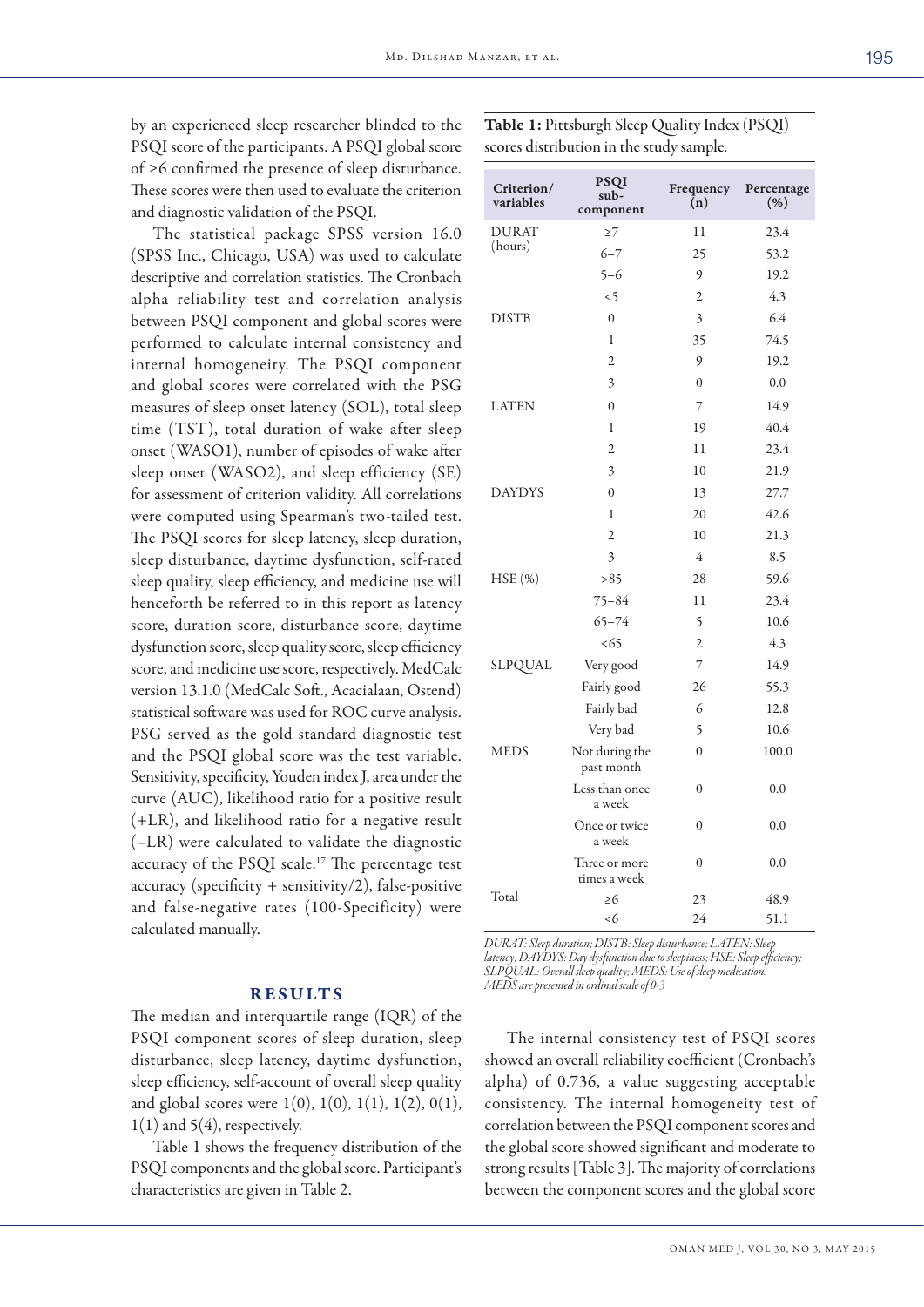| Characteristics               | Mean $\pm$ SD/Frequency |
|-------------------------------|-------------------------|
| Age (years)                   | $23.43 \pm 3.90$        |
| Height (cm)                   | 167.70±4.20             |
| Weight (kg)                   | $65.64 + 9.60$          |
| BMI (kg/m <sup>2</sup> )      | $23.34 \pm 3.30$        |
| <b>Marital</b> status         |                         |
| Married                       | 3                       |
| Unmarried                     | 44                      |
| Discipline                    |                         |
| Sciences                      | 6                       |
| Social science                | 12                      |
| Engineering and<br>technology | 7                       |
| Allied health sciences        | 11                      |
| Languages                     | 5                       |
| Mass-communication            | 1                       |
| Management                    | 3                       |
| Other                         | 2                       |
| Level of education            |                         |
| Undergraduate                 | 28                      |
| First year                    | 6                       |
| Second year                   | 8                       |
| Third year                    | 9                       |
| Fourth year                   | 5                       |
| Post-graduate                 | 9                       |
| First year                    | 6                       |
| Second year                   | 3                       |
| MPhil                         | 7                       |
| First year                    | 3                       |
| Second year                   | 4                       |
| PhD                           | 3                       |
| Smoking habit                 | 5                       |
| Socio-economic status         |                         |
| Lower class                   | 6                       |
| Middle class                  | 38                      |
| <b>Upper</b> class            | 3                       |

*BMI: Body mass index*

were significant (*p*<0.010). Significant correlations were found between the two scores when these were assessed for poor sleepers (PS) and normal sleepers (NS) either as separate groups or when analyzed as a combined group. The highest significant correlation coefficient was for the PSQI global score with the self-rated sleep quality score (*r*=0.797, *p*<0.010) and the least for global score with the duration score in





Figure 1: Receiver operator curves (A) line of zero discrimination (AUC=0.5) (B) Experimental test  $(AUC=0.834)$  and  $(C)$  Perfect test  $(AUC=1.0)$ .

the combined group  $(r=0.328, p<0.050)$ . The intracomponent correlations also had many significant pairs with latency score-sleep quality score showing highest correlation  $(r=0.645, p<0.010)$  and latency score-daytime dysfunction score (*r*=0.291, *p*<0.050) the least correlation. Only the duration and disturbance scores in the NS group had no significant correlation with the global score; however, even for these PSQI components, the PS and combined group showed a significant correlation.

The medicine use score was irrelevant in both tests because none of the participants reported drug use for sleep related issues. Therefore, the correlation matrix does not mention it [Table 3]. The global score and all PSQI components, excluding duration and medicine use score, were significantly higher in poor sleepers [Table 4]. These findings support the conclusion that the PSQI differentiated poor sleepers from normal sleepers and that the questionnaire items were internally consistent.

PSQI component and global scores were correlated with their corroborative PSG measures [Table 5]. Very few of the correlations between the global PSQI score and PSG measures were significant. Analysis of correlations was performed for the two groups when combined, as well as for the NS and PS groups separately. Only the PSG measures of SOL and total report time (TRT) among the PS group showed moderately strong, negative and significant correlations at *p*<0.050 with the global PSQI score. Correlations between PSQI

Table 2: Participant characteristics.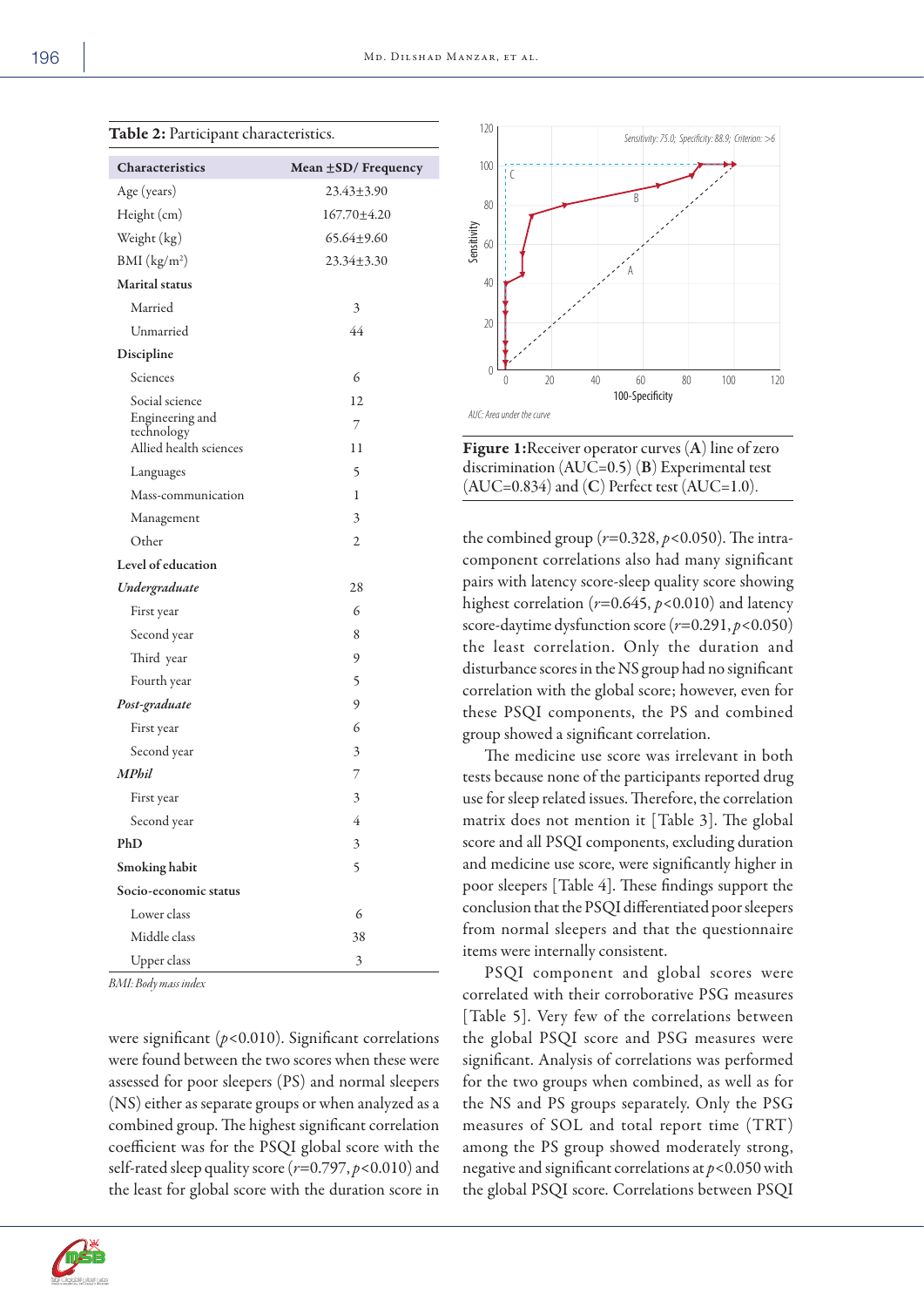|                         | <b>DURAT</b> | <b>DISTB</b> | <b>LATEN</b> | <b>DAYDYS</b> | <b>HSE</b> | <b>SLPQUAL</b> | <b>TOTAL</b> |
|-------------------------|--------------|--------------|--------------|---------------|------------|----------------|--------------|
| DURAT combined (n=47)   |              | 0.04         | $-0.11$      | 0.25          | 0.20       | 0.10           | $0.33*$      |
| $NS(n=27)$              |              | $-0.14$      | $-0.41*$     | 0.18          | 0.13       | 0.00           | 0.20         |
| $PS(n=20)$              |              | 0.21         | 0.10         | 0.29          | 0.28       | 0.17           | $0.50*$      |
| DISTB combined $(n=47)$ |              |              | $0.40**$     | $0.45**$      | $0.41**$   | $0.60**$       | $0.59**$     |
| $NS(n=27)$              |              |              | $-0.04$      | 0.24          | 0.11       | 0.26           | 0.29         |
| $PS(n=20)$              |              |              | $0.62**$     | $0.52*$       | $0.46*$    | $0.70**$       | $0.77**$     |
| LATEN combined $(n=47)$ |              |              |              | $0.29*$       | $0.56**$   | $0.65***$      | $0.73**$     |
| $NS(n=27)$              |              |              |              | $-0.14$       | $0.45*$    | 0.11           | $0.44*$      |
| $PS(n=20)$              |              |              |              | 0.37          | $0.54*$    | $0.93**$       | $0.82**$     |
| DAYDYS combined (n=47)  |              |              |              |               | $0.32*$    | $0.48**$       | $0.66**$     |
| $NS(n=27)$              |              |              |              |               | 0.04       | 0.30           | $0.53**$     |
| $PS(n=20)$              |              |              |              |               | 0.35       | 0.33           | $0.65***$    |
| HSE combined $(n=47)$   |              |              |              |               |            | $0.41**$       | $0.71**$     |
| $NS(n=27)$              |              |              |              |               |            | 0.11           | $0.62**$     |
| $PS(n=20)$              |              |              |              |               |            | $0.47*$        | $0.74**$     |
| SLPQUAL combined (n=47) |              |              |              |               |            |                | $0.80**$     |
| $NS(n=27)$              |              |              |              |               |            |                | $0.59**$     |
| $PS(n=20)$              |              |              |              |               |            |                | $0.82**$     |

Table 3: Correlation among Pittsburgh Sleep Quality Index (PSQI) component and global scores.

*\*p<0.050 and \*\*p<0.010; NS: Normal sleeper, PS: Poor sleeper, DURAT: Sleep duration; DISTB: Sleep disturbance; LATEN: Sleep latency; DAYDYS: Day dysfunction due to sleepiness; HSE: Sleep efficiency; SLPQUAL: Overall sleep quality. TOTAL represents PSQI component scores of sleep duration disturbance, latency, efficiency, self-reported overall quality and global score, respectively.*

component score and PSG measures SOL, WASO1, WASO2, TST, TRT, and SE showed some better correlations. The PSQI score for sleep duration showed a significant negative correlation with the relatively similar polysomnographic representations of TRT and TST in the NS and PS groups when measured separately and when combined. The PSQI score for sleep disturbance had a significant negative

and moderately strong correlation with SOL in the PS group. The PSQI sleep latency score showed significant correlations with TST (negative and moderately strong) and TRT (moderately strong) in the NS group, while the PSQI sleep latency score had a negatively and moderately strong correlation with the PSG sleep onset latency score in the PS group. The PSQI scores for daytime dysfunction and

Table 4: Comparison of Pittsburgh Sleep Quality Index (PSQI) components between normal (NS) and poor sleepers (PS).

|                             | Mean rank     |               |         |            |
|-----------------------------|---------------|---------------|---------|------------|
| <b>PSQI</b> component score | <b>NS</b>     | <b>PS</b>     | U/t     | $p$ -value |
| <b>DURAT</b>                | 23.8          | 24.3          | 265.0   | 0.906      |
| <b>DISTB</b>                | 20.5          | 28.7          | 176.0   | 0.008      |
| <b>LATEN</b>                | 17.9          | 32.2          | 105.5   | < 0.001    |
| <b>DAYDYS</b>               | 19.3          | 30.4          | 142.0   | 0.004      |
| <b>HSE</b>                  | 20.9          | 28.2          | 185.5   | 0.038      |
| SLPQUAL                     | 17.4          | 32.9          | 92.0    | < 0.001    |
| PSQI global*                | $4.9 \pm 2.0$ | $9.1 \pm 3.6$ | $-4.65$ | < 0.001    |

*\*Mean±SD; DURAT: Sleep duration; DISTB: Sleep disturbance; LATEN: Sleep latency; DAYDYS: Day dysfunction due to sleepiness; HSE: Sleep efficiency; SLPQUAL: Overall sleep quality; PSQI global: Pittsburgh sleep quality index global score; Independent t-test applied for PSQI global score and Mann Whitney U test applied for component score*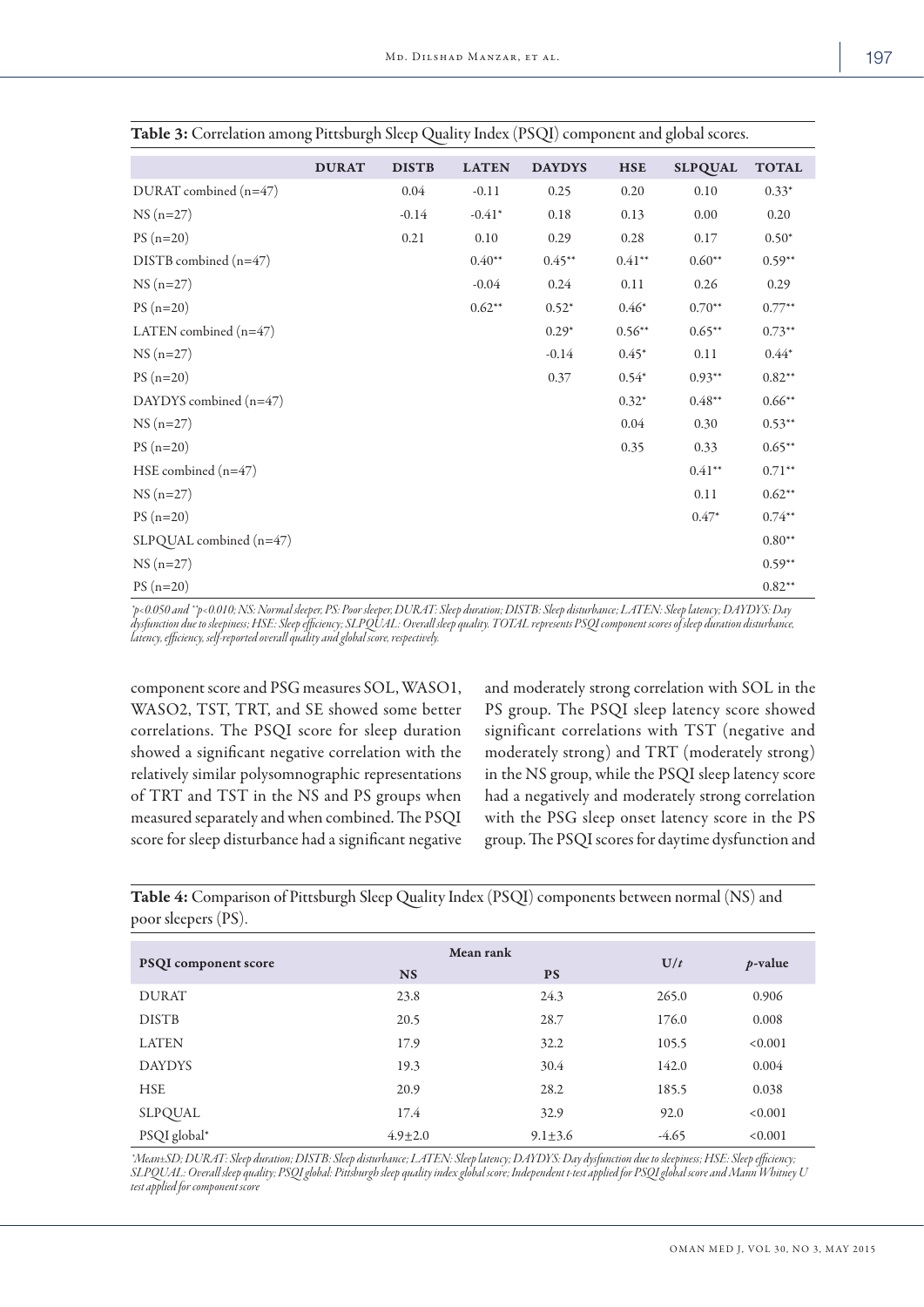| ٦<br>۰.<br>×<br>u, |  |
|--------------------|--|
|                    |  |

|                           | $\mathbf{r}$ , and a set of $\mathbf{S}$ and $\mathbf{r}$ and $\mathbf{r}$ are a set of $\mathbf{r}$ in the set of $\mathbf{r}$ |            |           |                   |            |            |           |
|---------------------------|---------------------------------------------------------------------------------------------------------------------------------|------------|-----------|-------------------|------------|------------|-----------|
| <b>PSQI</b><br>components |                                                                                                                                 | <b>SOL</b> | WASO1     | WASO <sub>2</sub> | <b>TST</b> | <b>TRT</b> | <b>SE</b> |
|                           | Combined (n=47)                                                                                                                 | $-0.11$    | $-0.162$  | $-0.248$          | $-0.537**$ | $-0.617**$ | 0.083     |
| <b>DURAT</b>              | $NS(n=27)$                                                                                                                      | $-0.03$    | 0.172     | 0.176             | $-0.547**$ | $-0.539**$ | $-0.110$  |
|                           | $PS(n=20)$                                                                                                                      | $-0.25$    | $-0.520*$ | $-0.582**$        | $-0.532*$  | $-0.709**$ | 0.294     |
|                           | Combined $(n=47)$                                                                                                               | $-0.15$    | $0.307*$  | $0.307*$          | $-0.193$   | $-0.197$   | $-0.307*$ |
| <b>DISTB</b>              | $NS(n=27)$                                                                                                                      | 0.05       | 0.227     | 0.338             | $-0.003$   | 0.024      | $-0.354$  |
|                           | $PS(n=20)$                                                                                                                      | $-0.55*$   | $-0.073$  | $-0.064$          | $-0.309$   | $-0.391$   | 0.218     |
|                           | Combined (n=47)                                                                                                                 | 0.00       | $0.30*$   | 0.18              | 0.16       | 0.187      | $-0.267$  |
| <b>LATEN</b>              | $NS(n=27)$                                                                                                                      | 0.12       | 0.05      | $-0.12$           | $0.47*$    | $0.516**$  | $-0.035$  |
|                           | $PS(n=20)$                                                                                                                      | $-0.48*$   | 0.01      | 0.03              | 0.11       | $-0.037$   | 0.300     |
|                           | Combined (n=47)                                                                                                                 | 0.21       | $-0.02$   | $0.06\,$          | $-0.29*$   | $-0.302*$  | $-0.178$  |
| <b>DAYDYS</b>             | $NS(n=27)$                                                                                                                      | 0.30       | $-0.23$   | 0.02              | $-0.16$    | $-0.189$   | 0.005     |
|                           | $PS(n=20)$                                                                                                                      | $-0.05$    | $-0.32$   | $-0.21$           | $-0.42$    | $-0.438$   | 0.213     |
|                           | Combined $(n=47)$                                                                                                               | $-0.10$    | 0.10      | $-0.08$           | $-0.23$    | $-0.247$   | $-0.100$  |
| <b>HSE</b>                | $NS(n=27)$                                                                                                                      | $-0.01$    | 0.00      | $-0.07$           | $-0.08$    | $-0.106$   | 0.101     |
|                           | $PS(n=20)$                                                                                                                      | $-0.36$    | $-0.09$   | $-0.29$           | $-0.25$    | $-0.393$   | 0.149     |
|                           | Combined $(n=47)$                                                                                                               | $-0.09$    | 0.22      | 0.16              | $-0.06$    | $-0.053$   | $-0.189$  |
| SLPQUAL                   | $NS(n=27)$                                                                                                                      | $-0.08$    | $-0.18$   | $-0.11$           | 0.14       | 0.134      | 0.268     |
|                           | $PS(n=20)$                                                                                                                      | $-0.56**$  | $-0.09$   | $-0.10$           | $-0.01$    | $-0.155$   | 0.364     |
| TOTAL                     | Combined (n=47)                                                                                                                 | 0.02       | 0.20      | 0.10              | $-0.20$    | $-0.205$   | $-0.255$  |
|                           | $NS(n=27)$                                                                                                                      | 0.08       | $-0.07$   | $-0.03$           | 0.10       | 0.090      | 0.087     |
|                           | $PS(n=20)$                                                                                                                      | $-0.52*$   | $-0.24$   | $-0.28$           | $-0.33$    | $-0.497*$  | 0.344     |

Table 5: Correlation of Pittsburgh Sleep Quality Index (PSQI) component scores and related polysomnography (PSG) sleep parameters.

*\*p<0.050 and \*\*p<0.010; NS: Normal sleeper, PS: Poor sleeper, SOL: sleep onset latency; WASO1: total duration of WASO; WASO2: total number of episodes of WASO; TRT: total report time; TST: total sleep time; SE: sleep efficiency; DURAT: Sleep duration; DISTB: Sleep disturbance; LATEN: Sleep latency; DAYDYS: Day dysfunction due to sleepiness; HSE: Sleep efficiency; SLPQUAL: Overall sleep quality; TOTAL: Pittsburgh sleep quality index global score.*

sleep efficiency did not show any correlation. The sleep quality score among PS showed a significant negative and moderately strong correlation with SOL (*p*<0.010).

Table 6 and Table 7 show the results of the ROC curve analysis. The ROC curve is shown in Figure 1. The analysis showed that a PSQI global score

| Table 6: Diagnostic characteristics of Pittsburgh    |
|------------------------------------------------------|
| Sleep Quality Index (PSQI) scale at cut-off score of |
| >6.                                                  |

| <b>Parameters</b>   | Value                       |
|---------------------|-----------------------------|
| Youden index J      | $0.64(0.40 - 0.84)$         |
| Area under curve    | $0.84(0.70-0.93; p<0.0001)$ |
| Test accuracy       | 81.9%                       |
| False positive rate | 11.1%                       |
| False negative rate | 25.0%                       |

>6 was the optimal cut-off point for the diagnostic categorization of the population in NS and PS. Sensitivity, specificity, +LR and -LR for all the global scores (1–15) reported by the participants of the study sample were calculated. The values of sensitivity, specificity, +LR, –LR at the cut-off score were 75.0, 88.9, 6.75, and 0.28, respectively. Table 7 shows AUC, Youden index J, test accuracy, and the false-positive and false-negative rates at the experimental cut-off score.

# DISCUSSION

To the best of our knowledge, this is the first study to examine the PSQI psychometric and diagnostic validity with respect to PSG in young adult male university students. It is also the first report of PSQI validity in any segment of the Indian population using PSG sleep evaluation.

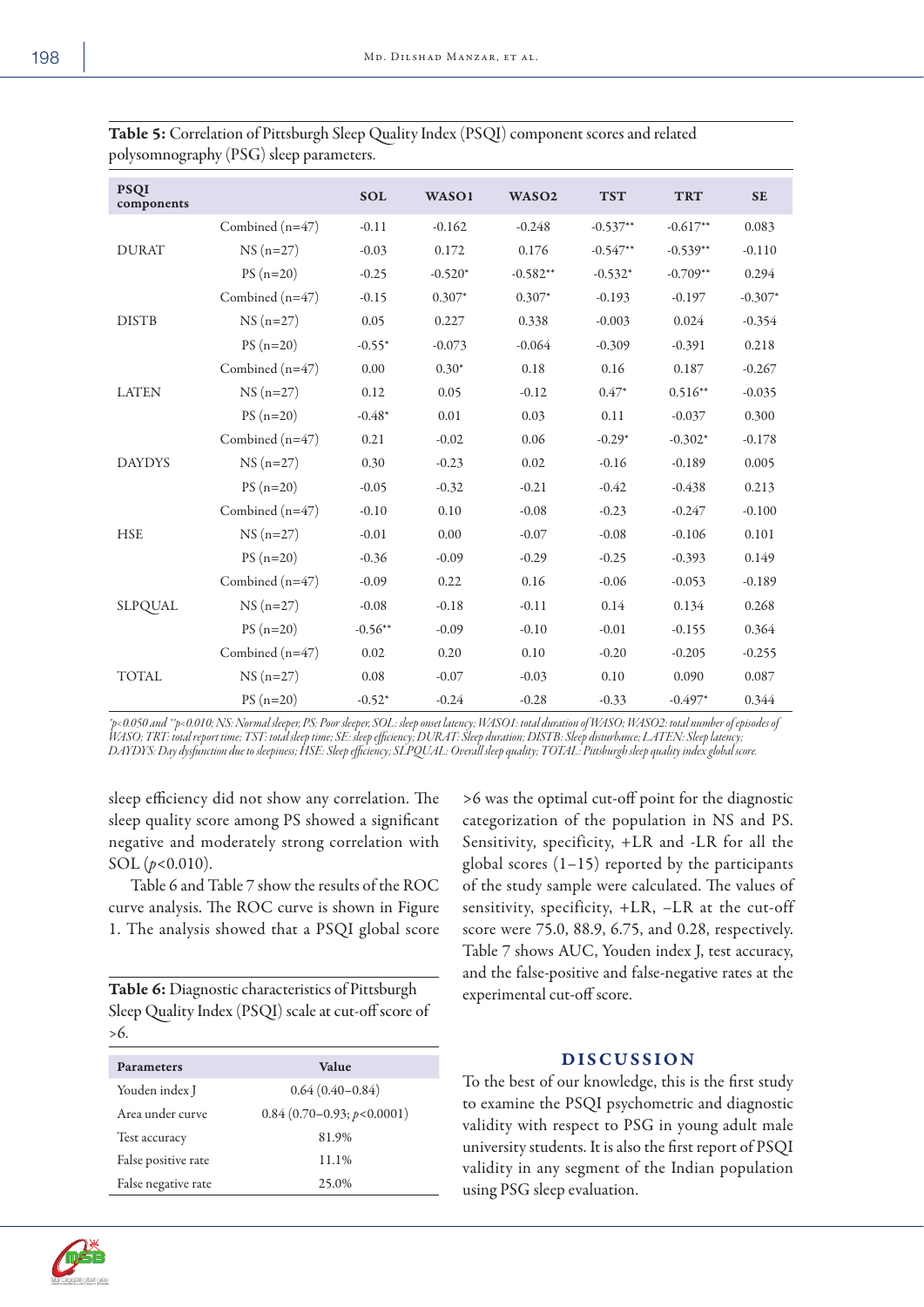| Cut-off<br>score | Sensitivity<br>(% ) | Specificity<br>(% ) | $+LR$ | -LR  |
|------------------|---------------------|---------------------|-------|------|
| $\geq$ 1         | 100.0               | 0.0                 | 1.00  |      |
| >1               | 100.0               | 3.7                 | 1.04  | 0.00 |
| >2               | 100.0               | 14.8                | 1.17  | 0.00 |
| >3               | 95.0                | 18.5                | 1.17  | 0.27 |
| >4               | 90.0                | 33.3                | 1.35  | 0.30 |
| >5               | 80.0                | 74.1                | 3.09  | 0.27 |
| > 6              | 75.0                | 88.9                | 6.75  | 0.28 |
| >7               | 55.0                | 92.6                | 7.43  | 0.49 |
| >9               | 45.0                | 92.6                | 6.08  | 0.59 |
| >10              | 40.0                | 100.0               |       | 0.60 |
| >11              | 30.0                | 100.0               |       | 0.70 |
| >12              | 25.0                | 100.0               |       | 0.75 |
| >13              | 10.0                | 100.0               |       | 0.90 |
| >14              | 5.0                 | 100.0               |       | 0.95 |
| >15              | 0.0                 | 100.0               |       | 1.00 |

Table 7: Sensitivity, specificity, and likelihood ratio of the Pittsburgh Sleep Quality Index (PSQI) at each cut-off score.

*+LR: likelihood ratio for a positive result; -LR: likelihood ratio for a negative result*

India is a diverse country with hundreds of languages; it thus offers to the researcher a unique and challenging opportunity for evaluating a questionnaire instrument. The usual approach of translating the scale into the local language may not be easy in the Indian population. We had the advantage of investigating a sample of fluent English speakers. English is the common language facilitating communication among Indians from different regions.

The study assessed the PSQI's internal consistency and homogeneity, criterion validity and ROC curve analysis, and other measures of diagnostic validity. Nearly equal numbers of PS and NS, based on global score of  $\geq$ 6, were recruited.<sup>8</sup> This was done as per the prevalence report in the population.<sup>2</sup> Earlier works have shown that the Korean version of the PSQI is a valid and reliable tool in distinguishing poor and good sleepers.18

The overall reliability coefficient (Cronbach's alpha of 0.736 indicated that the PSQI had acceptable consistency. The experimental value of Cronbach's alpha is higher than that reported in Arab  $(0.650)^{19}$  and Israeli samples  $(0.720)^{20}$ , and less than that reported in the Iranian population

 $(0.770)^{10}$  and the PSQI scale presenting paper by Buysse et al (0.830).<sup>8</sup> The medicine use score irrelevance and duration score contributed negatively to the Cronbach's alpha value. This was evident in an increased Cronbach's alpha value of 0.757 if the medicine use score was deleted. Similarly, deletion of the PSQI sleep duration score (to assess its effect) increased the Cronbach's alpha value to 0.767. This duration score effect also showed up in largely nonsignificant and weak correlation of the item with other components in the internal homogeneity test. Moreover, this was the only item that did not show significant differences between NS and PS. This is an interesting finding and contributes to the continuing debate about the validity of subjective accounts of sleep duration.<sup>21</sup> The internal homogeneity was significant and correlation, *r* values, were strong (*r*>0.7) as evaluated by correlation analysis between global and component PSQI scores.

None of the included subjects reported use of any sleep medicine. This may be an important population specific finding because it is consistent with our experience of the rare reporting of sedative use in the Indian population for sleep related problems. It was recently reported that medicine score had the least contribution in assessing sleep problem in Indian students.2 The phenomenon of medication use was not explored further in our study. This observation suggests that a difference in sleep experience may exist between the North American population used in earlier validation studies of the PSQI<sup>8</sup> and our South Asian sample. However, the relevance of this speculation would need to be investigated in a comparative cross-cultural study. The significantly higher values of global and PSQI component scores (except duration) among poor sleepers further validate the diagnostic discriminative ability of the scale.

The PSG and PSQI component and global scores have almost uniformly been shown to be very poorly correlated.8,18,22 Our study also found poor correlations between the sleep factors studied by the two methods. The main reason for the non-comparability of the findings is most likely attributable to differences in the construct design; the PSQI summarizes the previous month's sleep while PSG only measures one specific night of sleep.<sup>8</sup> This important difference may have affected the findings of the present study. The criterion validity is the extent to which the measures are demonstrably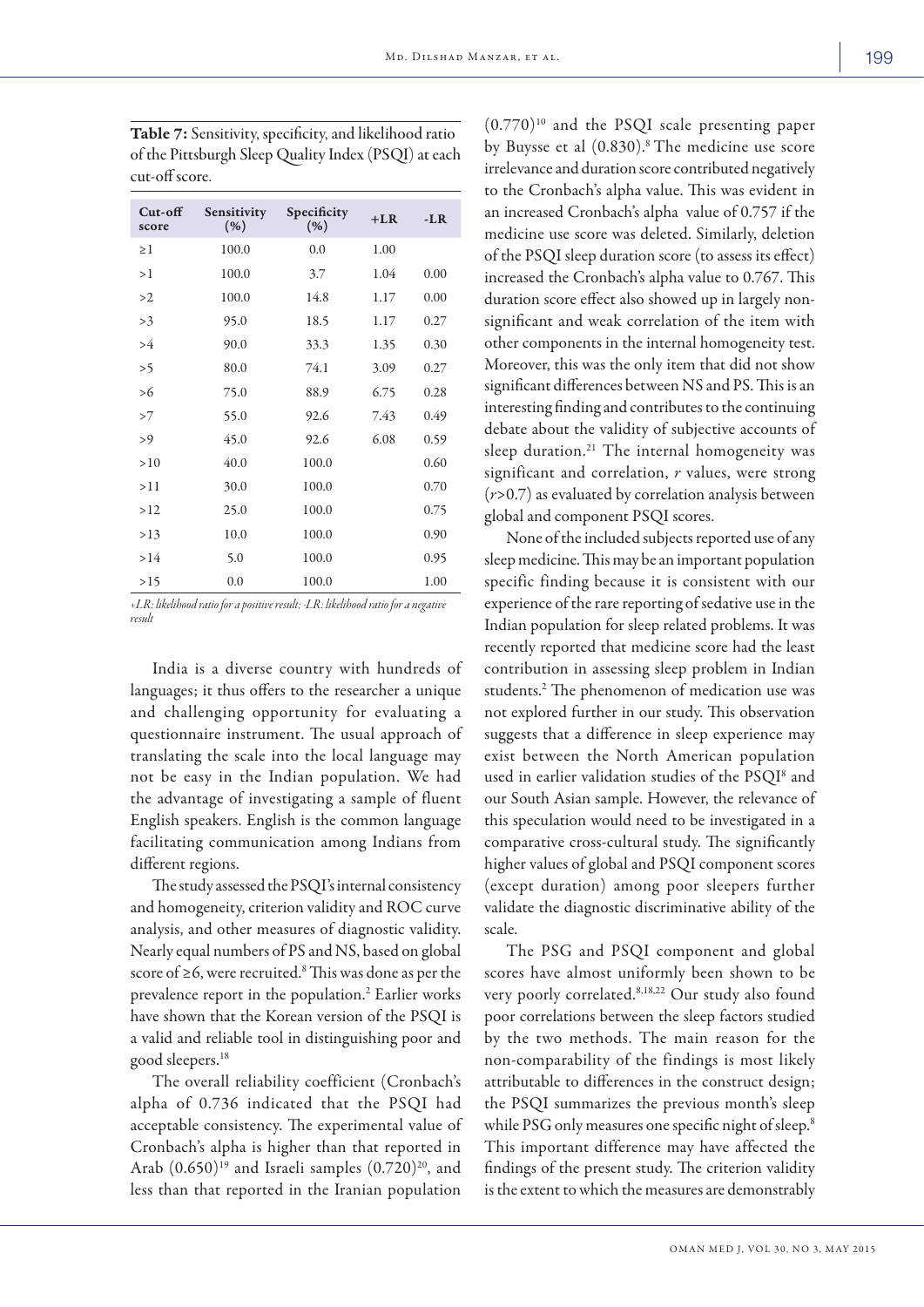related to each other. The criterion validity test of correlating global score with PSG measures showed that only SOL and TRT among the PS group had significant negative correlations with the global score. However, PSG sleep measures and PSQI component scores showed better correlations. The sleep duration score and PSG corroborative measure of TRT and TST had significantly moderate-strong, but negative correlations in all three groups. This may suggest a uniform trend of over-reporting of sleep duration in the entire sample population. This finding is similar to that of an epidemiological study that looked at subjective and objective sleep duration.<sup>21</sup> They found that there was significant positive correlation between PSG WASO1, WASO2 with the sleep disturbance score. PSG SE showed a significant negative correlation with the disturbance score. This finding may suggest that the subjective account of sleep disturbance is very close to similar objective sleep measurements. This may be an important finding if verified by further investigations. It would suggest that subjective accounts of sleep disturbance are less affected by biases of over and/or under reporting compared to other indices of subjective sleep parameters.

A significant correlation of latency score with WASO1 in the combined group was found. This seems to indicate that sleep onset and sleep maintenance problems were usually present in the same individuals in the study sample. Polysomnographic TRT and TST showed significant negative correlations with the daytime dysfunction score. TRT and TST are reflective of the sleep duration while the daytime dysfunction score gives an account of daytime sleepiness. Liu et al,23 reported a significant relationship between short sleep duration and daytime dysfunction among Japanese Asians. The significant and moderately strong negative correlation (*r*=-0.563, *p*<0.010) of the sleep quality score with SOL in PS suggested that sleep latency may be an important determinant of subjective sleep quality among Indian male students with sleep problems.

The cumulative history of PSQI validation studies has shown that the instrument has substantial reliability and validity for measuring sleep problems in young adult males. However, this body of evidence has shown that a key measurement issue, especially for establishing the PSQI's validity, is how to determine the best cut-off point for differentiating NS from PS. A widely accepted approach is to maximize the sum of sensitivity and specificity (test accuracy), which is equivalent to maximization of Youden's statistic  $(J=$ sensitivity + specificity – 1).<sup>24</sup>

In our study, this analysis showed that a global score of >6 was the optimal cut-off point for distinguishing NS and PS in this segment of the Indian population. The cut-off score is slightly greater than that published in the presenting paper of the PSQI scale (global score >5). This again may be due to the zero sensitivity of the medicine use score in the study. Moreover, different recommendations for cut-off scores have been reported previously.8,18,22,25,26 Backhaus et al,<sup>22</sup> concluded that a global score cut-off of 6 was better in distinguishing primary insomniacs from healthy controls in the German population. The AUC value at the experimental cut-off was 0.83 (CI 0.70–0.93; *p*<0.0001), which is in moderatehigh accuracy range.<sup>27</sup> Curcio et al,<sup>25</sup> reported an AUC value of 0.70 and an optimal global cut-off score of 5. Our study shows moderately higher range of sensitivity and specificity (75.0% and 88.9%, respectively). Our numeric figures of two indices are lower than those reported by the PSQI presenting paper and some other reports.<sup>8,18,22</sup> Nevertheless, it is higher than that reported by Aloba et al,<sup>11</sup> among a Nigerian university student population with 72.0% sensitivity and 54.5% specificity.

Likelihood ratios showed that the PSQI had adequate performance in sleep problem diagnosis in the study population. These ratios are less likely to be affected by population specific prevalence differences of the disorder than sensitivity and specificity. The experimental LR+ value of 6.75 (at cut-off score) meant that the PSQI scale had a moderately high efficiency as a diagnostic test.<sup>28</sup> The false negative rate (25%) was slightly higher than previously reported in dementia patients  $(21%)$  at a memory clinic.<sup>29</sup>

# **CONCLUSION**

The PSQI scale in its original, English form was found to be efficient in diagnosing sleep disturbances among young adult male Indian University students. The task of validating the PSQI was made easier by the linguistic characteristics of Indian society, and, for the same reason, we believe that the present findings have broad generalizability to the Indian population, and thus support the PSQI's applicability in this population. As the earlier

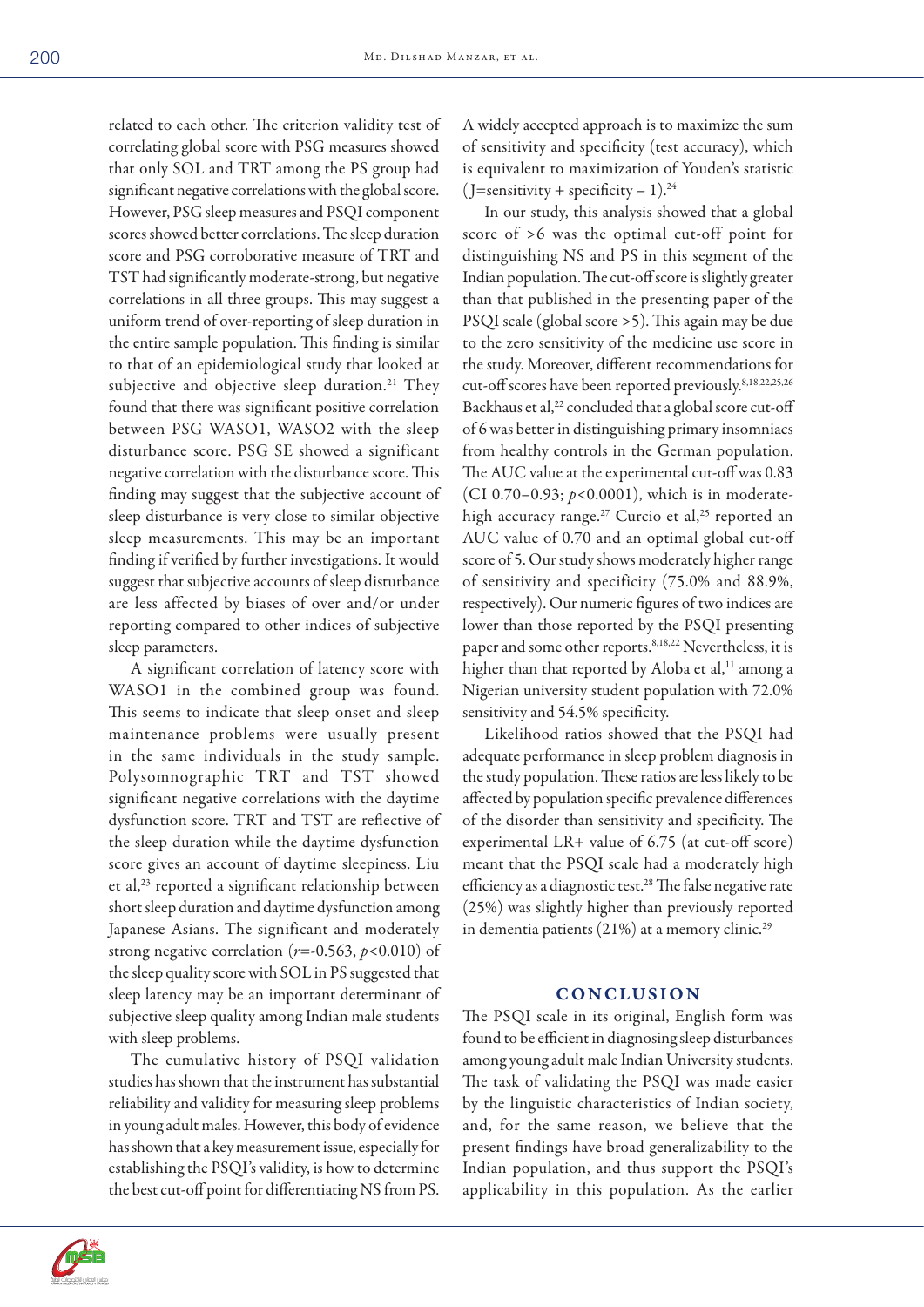studies have shown, the cut-off score is sensitive to culture and population<sup>8,18,22,25,26</sup> and we recommend that a cut-off score of >6 be used in the Indian population. However, the absence of any medicine use and the exclusively male sample highlight the need to build on this preliminary study. The range of the PSQI global was 1–15 in our study sample, which is less than the maximum possible range of 0–21. So, the non-representation of the extremely sleep disturbed group is a limitation. However, this aversion to medicine use may also indicate a general cultural reluctance to accept pharmaceutical interventions. In this prospective study, the sample size was a limitation and future validation studies on the Indian population with larger sample size are needed. It may still be an important finding given the poor status of awareness about sleep research and sleep health issues in the country at present.<sup>30</sup> The results were generally supportive of the PSQI's validity and utility for evaluating sleep problems in Indians, and thus represent a foundation for further studies in this area.

#### *Disclosure*

The authors declared no conflict of interests. This study was supported by a grant from the Indian Council of Medical Research (ICMR) grant- No.3/1/JRF-2007/MPD and University Grants Commission (UGC) grant-F.No.37- 222/2009 (SR-). The sponsors of the study had no role in study design, data analysis, data interpretation, or writing of the report.

#### *Acknowledgements*

We are extremely grateful to the study participants who took time from their busy schedules to participate in the study. Permission was obtained from Dr. Buysse for the use of the PSQI in the present study.

#### **REFERENCE**

- 1. Cheng SH, Shih CC, Lee IH, Hou YW, Chen KC, Chen KT, et al. A study on the sleep quality of incoming university students. Psychiatry Res 2012 May;197(3):270-274.
- 2. Manzar MD, Zannat W, Kaur M, Hussain ME. Sleep in university students across years of university education and gender influences. Int J Adolesc Med Health. 2014 Dec 3 [Epub ahead of print].
- 3. Gaultney JF. The prevalence of sleep disorders in college students: impact on academic performance. J Am Coll Health 2010;59(2):91-97.
- 4. Sweileh WM, Ali IA, Sawalha AF, Abu-Taha AS, Zyoud SH, Al-Jabi SW. Sleep habits and sleep problems among Palestinian students. Child Adolesc Psychiatry Ment Health 2011 Jul;5(1):25.
- 5. Gregory AM, Cousins JC, Forbes EE, Trubnick L, Ryan ND, Axelson DA, et al. Sleep items in the child behavior checklist: a comparison with sleep diaries, actigraphy, and polysomnography. J Am Acad Child Adolesc Psychiatry 2011 May;50(5):499-507.
- 6. Srijithesh PR, Shukla G, Srivastav A, Goyal V, Singh S,

Behari M. Validity of the Berlin Questionnaire in identifying obstructive sleep apnea syndrome when administered to the informants of stroke patients. J Clin Neurosci 2011 Mar;18(3):340-343.

- 7. Tripathi M. Technical notes for digital polysomnography recording in sleep medicine practice. Ann Indian Acad Neurol 2008 Apr;11(2):129-138.
- 8. Buysse DJ, Reynolds CF III, Monk TH, Berman SR, Kupfer DJ. The Pittsburgh Sleep Quality Index: a new instrument for psychiatric practice and research. Psychiatry Res 1989 May;28(2):193-213.
- 9. Grandner MA, Kripke DF, Yoon IY, Youngstedt SD. Criterion validity of the Pittsburgh Sleep Quality Index: Investigation in a non-clinical sample. Sleep Biol Rhythms 2006 Jun;4(2):129-139.
- 10. Farrahi Moghaddam J, Nakhaee N, Sheibani V, Garrusi B, Amirkafi A. Reliability and validity of the Persian version of the Pittsburgh Sleep Quality Index (PSQI-P). Sleep Breath 2012 Mar;16(1):79-82.
- 11. Aloba OO, Adewuya AO, Ola BA, Mapayi BM. Validity of the Pittsburgh Sleep Quality Index (PSQI) among Nigerian university students. Sleep Med 2007 Apr;8(3):266-270.
- 12. Veqar Z, Moiz JA, Hussain ME. Psychometric analysis of the Pittsburgh insomnia rating scale among university population of poor sleepers in India. N Am J Med Sci 2014  $Apr$ ;6(4):161-167.
- 13. Udwadia ZF, Doshi AV, Lonkar SG, Singh CI. Prevalence of sleep-disordered breathing and sleep apnea in middleaged urban Indian men. Am J Respir Crit Care Med 2004 Jan;169(2):168-173.
- 14. Iber C, Ancoli-Israel S, Chesson A, Quan SF; American Academy of Sleep Medicine. The AASM manual for the scoring of sleep and associated events: rules, terminology and technical specifications. 1st ed. Illinois: Westchester; 2007.
- 15. Manzar MD, Sethi M, Hussain ME. Humidity and sleep: a review on thermal aspect. Biol Rhythm Res 2012;43:439- 457.
- 16. Bound J, Brown C, Mathiowetz N. Measurement error in survey data. In: Heckman JJ and Edward Leamer (eds) Handbook of Econometrics 5thed. Elsevier: Amsterdam; 2001. p. 3705-3843.
- 17. DeLong ER, DeLong DM, Clarke-Pearson DL. Comparing the areas under two or more correlated receiver operating characteristic curves: a nonparametric approach. Biometrics 1988 Sep;44(3):837-845.
- 18. Sohn SI, Kim H, Lee MY, Cho YW. The reliability and validity of the Korean version of the Pittsburgh Sleep Quality Index. Sleep Breath 2012 Sep;16(3):803-812.
- 19. Suleiman KH, Yates BC, Berger AM, Pozehl B, Meza J. Translating the Pittsburgh Sleep Quality Index into Arabic. West J Nurs Res 2010 Mar;32(2):250-268.
- 20. Shochat T, Tzischinsky O, Oksenberg A, Peled R. Validation of the Pittsburgh Sleep Quality Index Hebrew translation (PSQI-H) in a sleep clinic sample. Isr Med Assoc J 2007  $Dec;9(12):853-856.$
- 21. Lauderdale DS, Knutson KL, Yan LL, Liu K, Rathouz PJ. Self-reported and measured sleep duration: how similar are they? Epidemiology 2008 Nov;19(6):838-845.
- 22. Backhaus J, Junghanns K, Broocks A, Riemann D, Hohagen F. Test-retest reliability and validity of the Pittsburgh Sleep Quality Index in primary insomnia. J Psychosom Res 2002 Sep;53(3):737-740.
- 23. Liu X, Uchiyama M, Kim K, Okawa M, Shibui K, Kudo Y, et al. Sleep loss and daytime sleepiness in the general adult population of Japan. Psychiatry Res 2000 Feb;93(1):1-11.
- 24. Youden WJ. Index for rating diagnostic tests. Cancer 1950 Jan;3(1):32-35.
- 25. Curcio G, Tempesta D, Scarlata S, Marzano C, Moroni F, Rossini PM, et al. Validity of the Italian version of the Pittsburgh Sleep Quality Index (PSQI). Neurol Sci 2013 Apr;34(4):511-519.